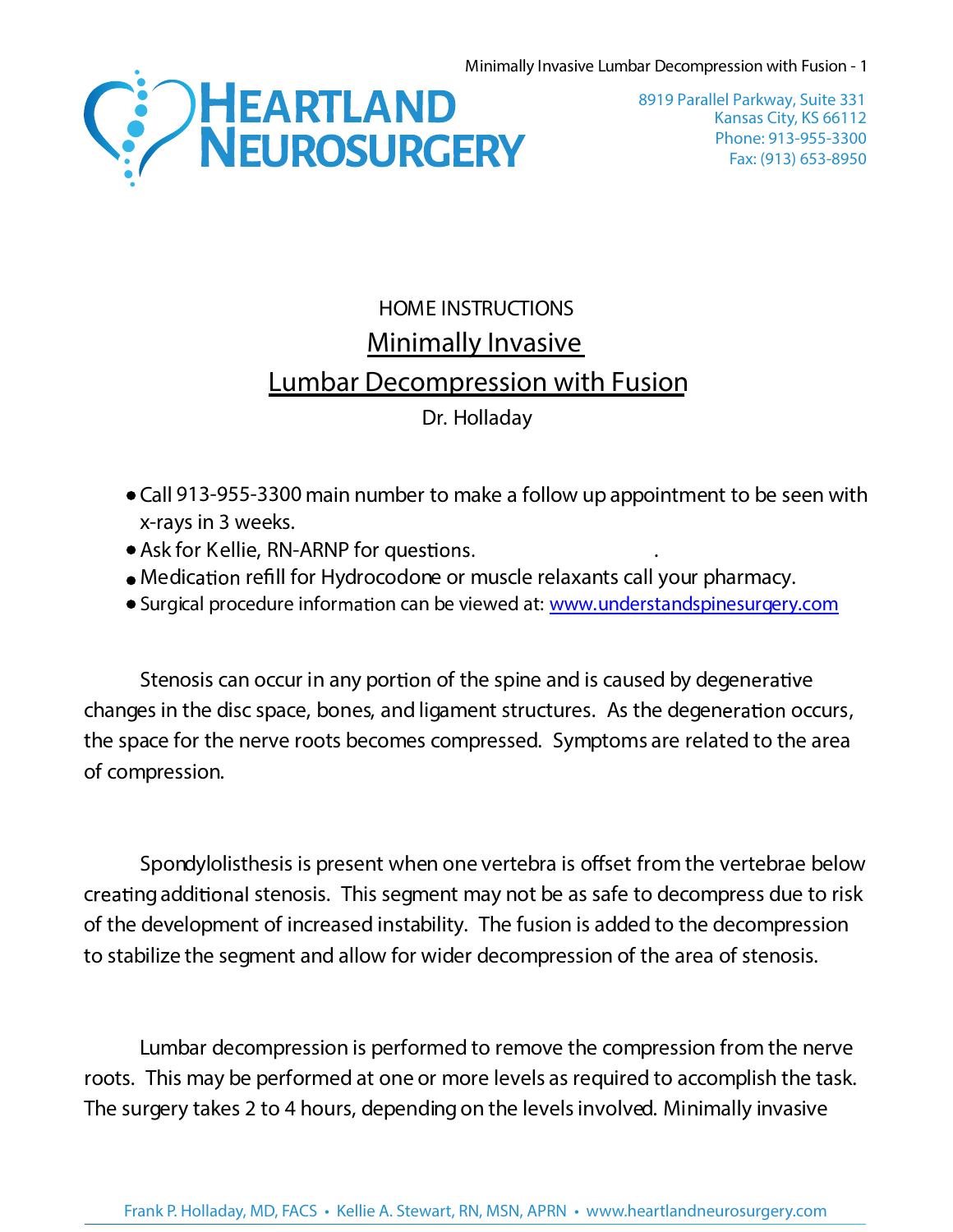spine surgery is designed to minimize tissue trauma and disruption to the normal spine. Incisions are placed to provide the most appropriate access to the area of the spine which needs to be decompressed. Incisions are typically 1 inch in length, but commonly incisions are connected for good cosmetic closure and to ensure good healing. For a one level minimally invasive fusion, two parallel 3cm incisions are placed about 3-4cm off the midline of the back. The muscles are dilated to an opening about the size of a quarter. At this time, a microscope is brought in and the decompression of the stenotic region is completed using a high speed drill and cutting instruments. Once decompression is completed, pedicle screws are inserted one on each side of the vertebrae and at all levels involved. The screws are connected by a small rod and secured in place. Occasionally, additional small stab incisions are required to place the rods between the screw heads without causing further tissue trauma. Bone which is salvaged from the decompression is broken up into small pieces. This bone is added to bone substitute media and placed along the outer aspect of the screws and rods. This will eventually form a solid bone fusion. Depending upon the nature of the surgery, structural plastic cages, filled the pieces of the patient's own bone, bone substitute media and bone growth promoting protein, are positioned to replace the disc material between the vertebral bodies to provide additional surface for fusion. The muscle and tissue are closed with suture. The skin is then typically closed with sutures placed underneath the skin and covered with an adhesive dressing.

Generally you will be in the hospital anywhere from 1 to 2 days in order to increase your activity, to teach you care of the incision & home activities, and to adjust your pain medication before discharging you home. Rehabilitation may be involved to assist with teaching you post-operative back education and assess any need for placement in an acute rehabilitation program, if indicated. Home health may be assigned to help you at home for safety evaluation, equipment, and ongoing education needs.

Please bring comfortable clothing to wear, pajamas of your choice, and shoes for walking on the unit. You may dress the next day as tolerated. You will be able to shower the second day following surgery. The dressing will be changed as needed in the hospital and can be removed in 3 to 4 days at home. If steri-strips are placed, they may be removed in 14 days. You may shower as usual, but avoid direct water pressure on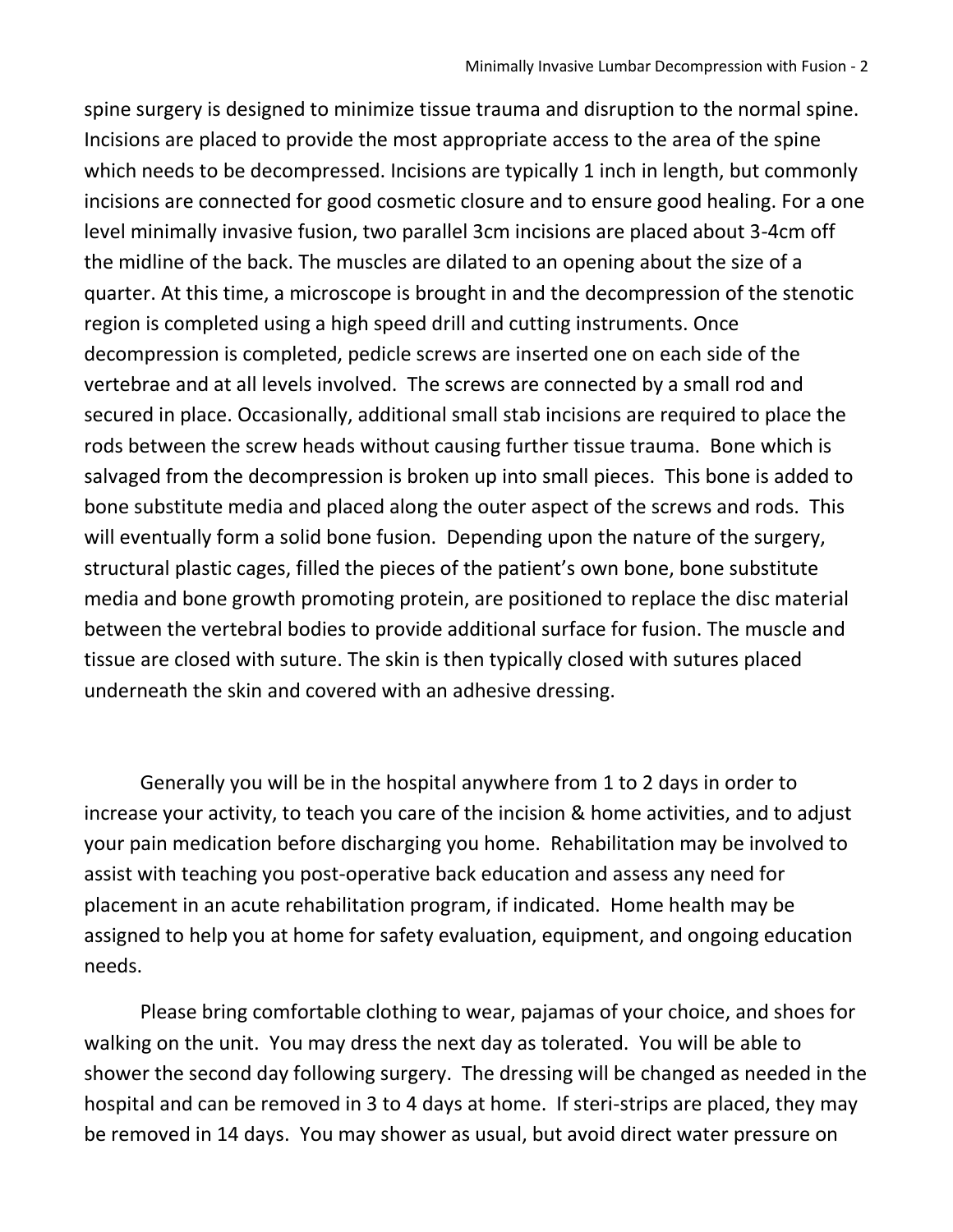the incision area. Some incisions may drain for up to 5 days and ranges from bloody to pink-tinged drainage. If the incision continues to drain longer or the character of the fluid changes with the wound becoming red or swollen, then call the office for evaluation.

Activity is as you tolerate. Light activity around the house for the first few days; then set about a walking program daily. Start slow and increase the distance on a weekly basis. Be consistent with activity throughout the week. Lifting, pushing, pulling is restricted to 5-10 lbs for the 2-4 weeks. The muscles will be sore for the first 2-3 weeks. Driving can generally be resumed in 1 week.

Use an ice pack to the incision 45 minutes every 4 hours for the first 72 hours. You may use ice or heat to the muscles around the back, and you may use Ben Gay or Icy Hot type products as well when the incision is well healed. You can expect to have some discomfort in the back and legs as you increase activity. Cramping of the back and legs is common for several weeks.

You may be placed in a brace after surgery. The brace is to be worn when out of bed at all times except for showering. Plan to be in the brace for the next 8 to 12 weeks. Brace fit is important and you can contact the brace company to ensure proper fit. If the brace rubs or irritates the incision, remove the brace and contact the brace representative or call our office.

Physical Therapy is recommended on a case-by-case evaluation. Walking is the main plan for exercise recovery and this can be done on a treadmill as well. Start low and increase the time and distance as you tolerate. Consistency is the best for your recovery. Participation and resuming sports and exercise programs should be addressed during your follow-up appointments. A fusion will not interfere with your long term plans to return to your normal activity or participation in sports. Each case is individually evaluated.